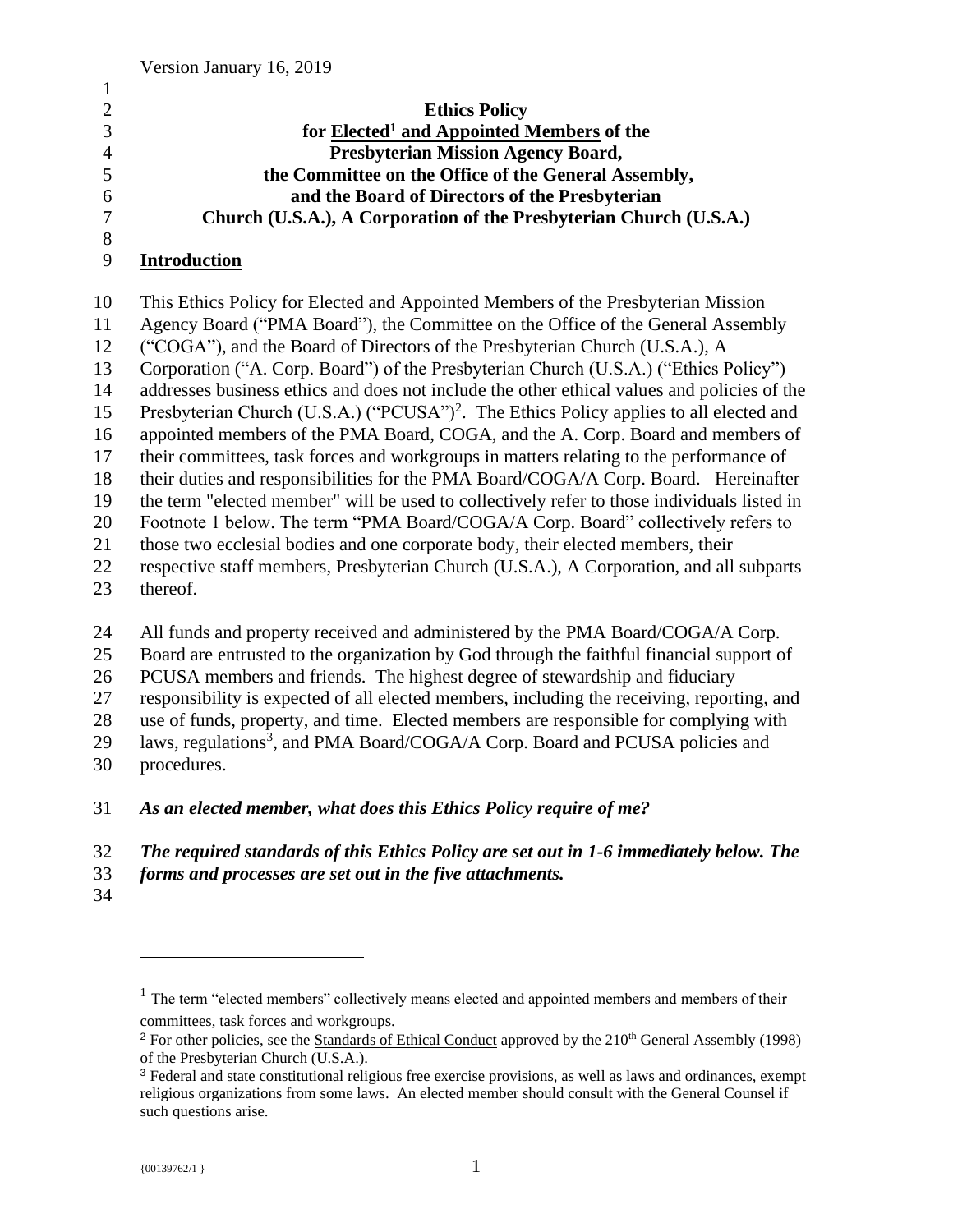### **Standards of Ethical Conduct**

 1. *Duty of Loyalty and Care.* The duty of loyalty and care as well as the obligation of good stewardship requires all elected members to act first in the best interests of the PMA Board/COGA/A Corp. Board rather than in the elected member's own interests or the interests of another entity or person. All elected members shall exercise reasonable efforts to inform themselves of the mission and ministry of the PMA Board/COGA/A Corp. Board. All elected members shall act as a reasonable elected member would act under the same or similar circumstances. These responsibilities are set forth below.

- 2. *Conflicts of Interest.* All elected members shall avoid conflicts of interest, potential conflicts of interest, and situations that give even the appearance of a conflict of interest.<sup>4</sup>
- a. **Definition.** "Conflict of interest" means any situation in which the elected member may be influenced or appear to be influenced in decision-making or business dealings by any motive or desire for personal advantage other than the success and well-being of the PMA Board/COGA/A Corp. Board. Personal advantage means a financial interest or some other personal interest, whether present or potential, whether direct or indirect. This standard applies to both actual and contemplated transactions. When in doubt, the elected member is to assume there might be a conflict and should raise the question pursuant to this Ethics Policy.
- b. **Employment Ineligibility.** No PMA Board elected member shall be eligible to become an employee of PMA or otherwise render compensable services to the PMA for the duration of their term. For purposes of this paragraph, resignation does not result in the premature end of term. For example, an elected person who resigns with one year left in his/her term continues to be prohibited from becoming an employee until the expiration of that remaining year. No COGA elected member shall be eligible to become an employee of OGA or otherwise render compensable services to OGA for the duration of their term. No A Corp. Board elected member shall be eligible to become an employee of the A Corp. (including the PMA, OGA or Administrative Services) or otherwise render compensable services to the A Corp. for the duration of their term. This prohibition does not apply to a member serving as an ex officio member of the PMA Board, COGA or the A. Corp. Board. For purposes of this paragraph, resignation does not result in the premature end of term. Exceptions, however, may be made under the following two circumstances if the PMA Board

 Personal investments with the Presbyterian Church (U.S.A.) Foundation, Presbyterian Church (U.S.A.) Investment and Loan Program, Inc., or employee benefits provided by the Board of Pensions of the Presbyterian Church (U.S.A.) are not considered a conflict of interest.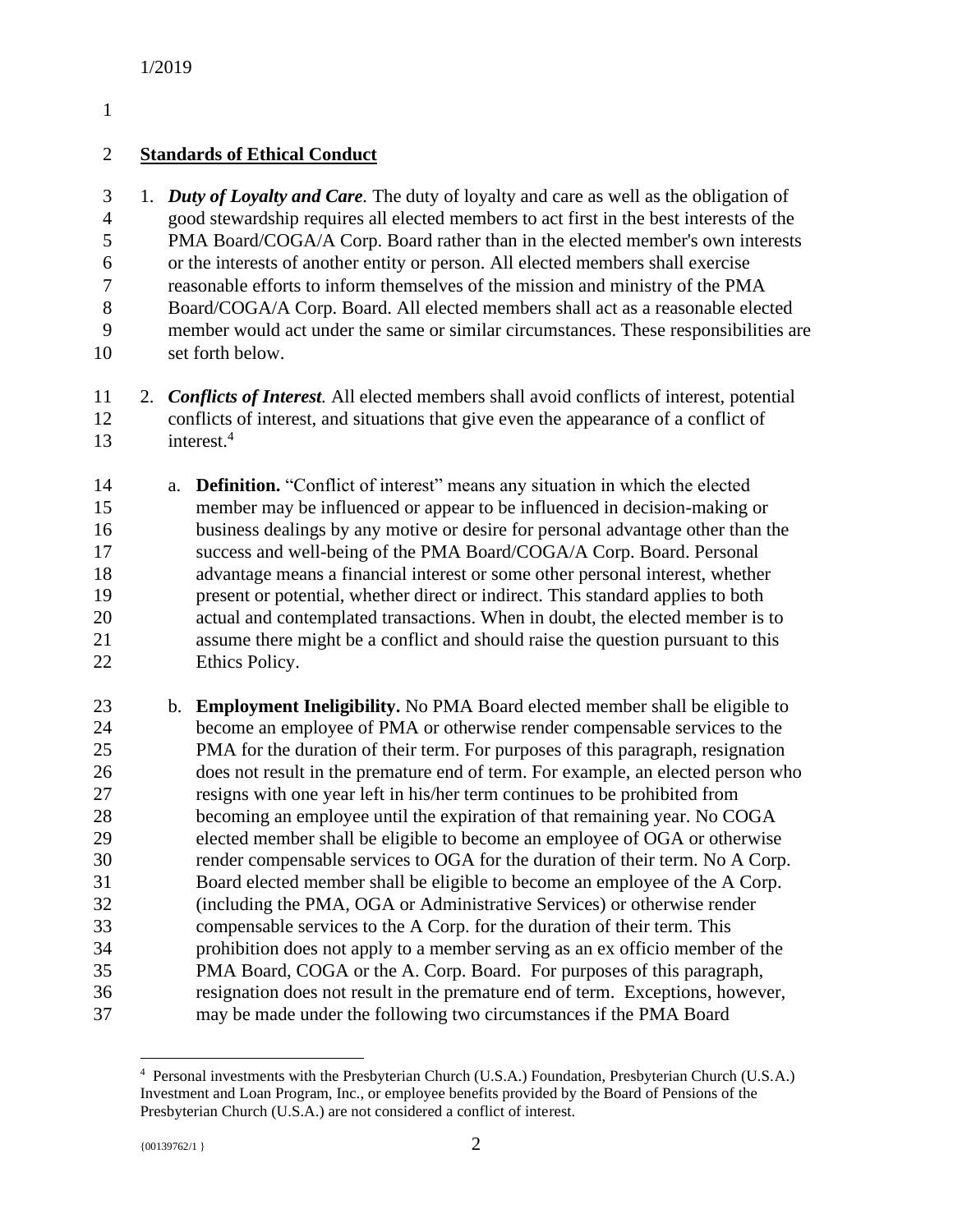| 1<br>$\overline{2}$                                                       |    | Coordinating Committee, or COGA Coordinating Committee or A Corp. Board<br>(as appropriate) votes by $2/3$ to allow the exception:                                                                                                                                                                                                                                                                                                                                                                                                                                                                                                                                                                                                                                                                                                                                                                                                                                                                                                             |
|---------------------------------------------------------------------------|----|------------------------------------------------------------------------------------------------------------------------------------------------------------------------------------------------------------------------------------------------------------------------------------------------------------------------------------------------------------------------------------------------------------------------------------------------------------------------------------------------------------------------------------------------------------------------------------------------------------------------------------------------------------------------------------------------------------------------------------------------------------------------------------------------------------------------------------------------------------------------------------------------------------------------------------------------------------------------------------------------------------------------------------------------|
| 3<br>$\overline{4}$<br>5                                                  |    | To facilitate development of specified projects through limited contracts<br>of less than 18 months in duration. The elected member may be<br>compensated under the contract.                                                                                                                                                                                                                                                                                                                                                                                                                                                                                                                                                                                                                                                                                                                                                                                                                                                                  |
| 6<br>7<br>8                                                               |    | To fill an officer or employee position on an interim or acting basis for<br>$\bullet$<br>two years or less. The elected member may be compensated for such<br>service. The elected member must resign his/her elected position.                                                                                                                                                                                                                                                                                                                                                                                                                                                                                                                                                                                                                                                                                                                                                                                                               |
| 9<br>10<br>11<br>12<br>13<br>14<br>15<br>16<br>17<br>18<br>19<br>20<br>21 |    | c. Disclosure Deadlines. All present and potential conflicts of interest issues must<br>be disclosed in writing annually (See Attachment 1) and thereafter as they arise.<br>If the conflict is known in advance of any meeting, business transaction, contract,<br>or other activity at which issues may be discussed or on which the issues may<br>have a bearing on the elected member's approach, whether directly or indirectly,<br>it shall be disclosed ahead of time and the elected member shall abstain from any<br>participation in the discussion or decision. If the conflict is not known in<br>advance, it shall be disclosed when the actual or potential conflict becomes<br>apparent. All disclosures are to be made promptly in writing to the chair/<br>moderator of the body and to the General Counsel. (See Attachment 2). See<br>Attachment 5 for procedures to follow at meetings of the elected body or its<br>committees, task forces and workgroups to document disclosure and action by<br>disinterested members. |
| 22<br>23<br>24<br>25<br>26<br>27<br>28<br>29<br>30<br>31<br>32            |    | d. Potential Conflicts of Interest. All elected members are likewise to disclose<br>promptly, in writing, matters and relationships that have the potential for giving<br>rise to the appearance of a conflict in business dealings with the PMA/OGA/A<br>Corp. Examples include, but are not limited to, financial interests, leadership<br>roles, or board membership with vendors and other organizations doing business<br>with the PMA/OGA/A Corp. PMA/OGA/A Corp. business dealings with an<br>elected member's friends and family <sup>5</sup> are particularly sensitive and are to be<br>disclosed and carefully evaluated because of the potential for inferences of<br>tangible or intangible personal advantage and the appearance of impropriety. All<br>disclosures are to be made promptly in writing to the chair/moderator of the body<br>and to the General Counsel. (See Attachment 2).                                                                                                                                     |
| 33<br>34<br>35<br>36<br>37                                                | e. | Gifts and Relationship Building. To avoid appearances of impropriety, any<br>gifts, gratuities, special favors, and hospitality to an elected member shall not be<br>accepted by any elected member from any person or organization that sells,<br>delivers, or receives any goods, materials, or services to or from the PMA/OGA/A<br>Corp. This prohibition includes those persons or organizations that desire to enter                                                                                                                                                                                                                                                                                                                                                                                                                                                                                                                                                                                                                     |

 "Family" includes the elected member's spouse, parents, siblings, spouses of siblings, children, grandchildren, great-grandchildren, the spouses of children, grandchildren, and great-grandchildren, any other blood relative, and individuals who live in the elected member's home.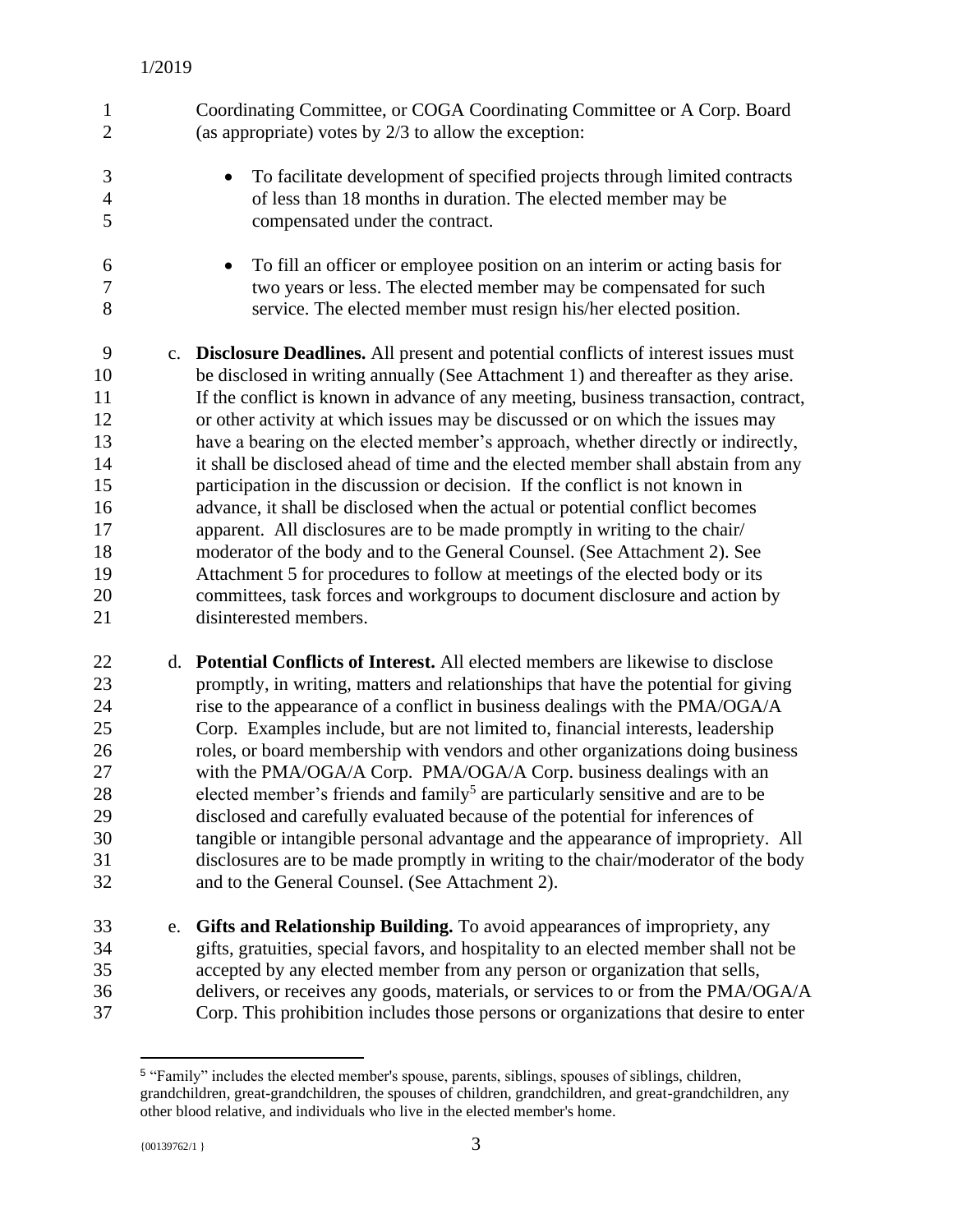- into such relationships with PMA/OGA/A Corp. **There are four exceptions to this rule:**
- 1. **Gifts, meals, outings, and relationship-building activities provided by Presbyterian Church (U.S.A.) churches, middle governing bodies, partner churches or related organizations** in connection with PMA/OGA/A Corp. business. Elected members shall not accept monetary gifts of any amount.
- 2. **Gifts that primarily benefit the PMA/OGA** and not an individual elected member, such as gifts of complimentary rooms given to the PMA/OGA/A Corp. by hotels, conventions, and conferences in relation to official PMA/OGA/A Corp. business. Elected members shall not accept monetary gifts of any amount.
- 3. **Occasional small gifts (less than \$50.00 in value,** such as flowers or foodstuffs) to an individual elected member. Where gifts are shared with other elected members or PMA/OGA/A Corp. staff (e.g., foodstuffs set out for all to partake), then the gift is not deemed to be to an individual elected member. Elected members shall not accept monetary gifts of any amount.
- 4. **Luncheons, dinners, outings, and relationship-building activities in connection with PMA/OGA/A Corp. business may be received.** If an activity permitted under this section #4 results in a value of over \$100 to the elected member, the elected member shall promptly report this in writing to the chair of the body and to the General Counsel. Elected members shall not accept monetary gifts of any amount. The written report will include a description of the activity, the dollar value, the name of the person/organization providing it, and the 23 business that person/organization does with PMA/OGA/A Corp. The General Counsel shall maintain a log that includes all of the written reports submitted under this section #4. This log will be available at all times to the PMA Board Chair, the PMA Executive Director, the COGA Moderator, the Stated Clerk, the President of the A Corp., and the Chair of the Audit, Legal, and Risk Management Committee.
- f. **Process and Resolution.** All conflict of interest disclosures, reports, or questions are to be made promptly and in writing to the chair of the body and to the General Counsel. The General Counsel will consult with the chair of the body and the PMA Executive Director or the Stated Clerk or the President of the A Corp., as appropriate. After consultation, the General Counsel will make a recommendation to the PMA Board Executive Committee or the COGA Coordinating Committee or the A Corp. Board of Directors, as appropriate. Those bodies provide the final decision on any elected member conflict of interest matters.
- 3. *Confidentiality of PMA Board/COGA/A Corp. Board Information.* Elected
- members shall not disclose information about the PMA Board/COGA/A Corp. Board
- that is not known outside of the PMA Board/COGA/A Corp. Board or is not known
- by public means. Of course, it is expected that elected members will share certain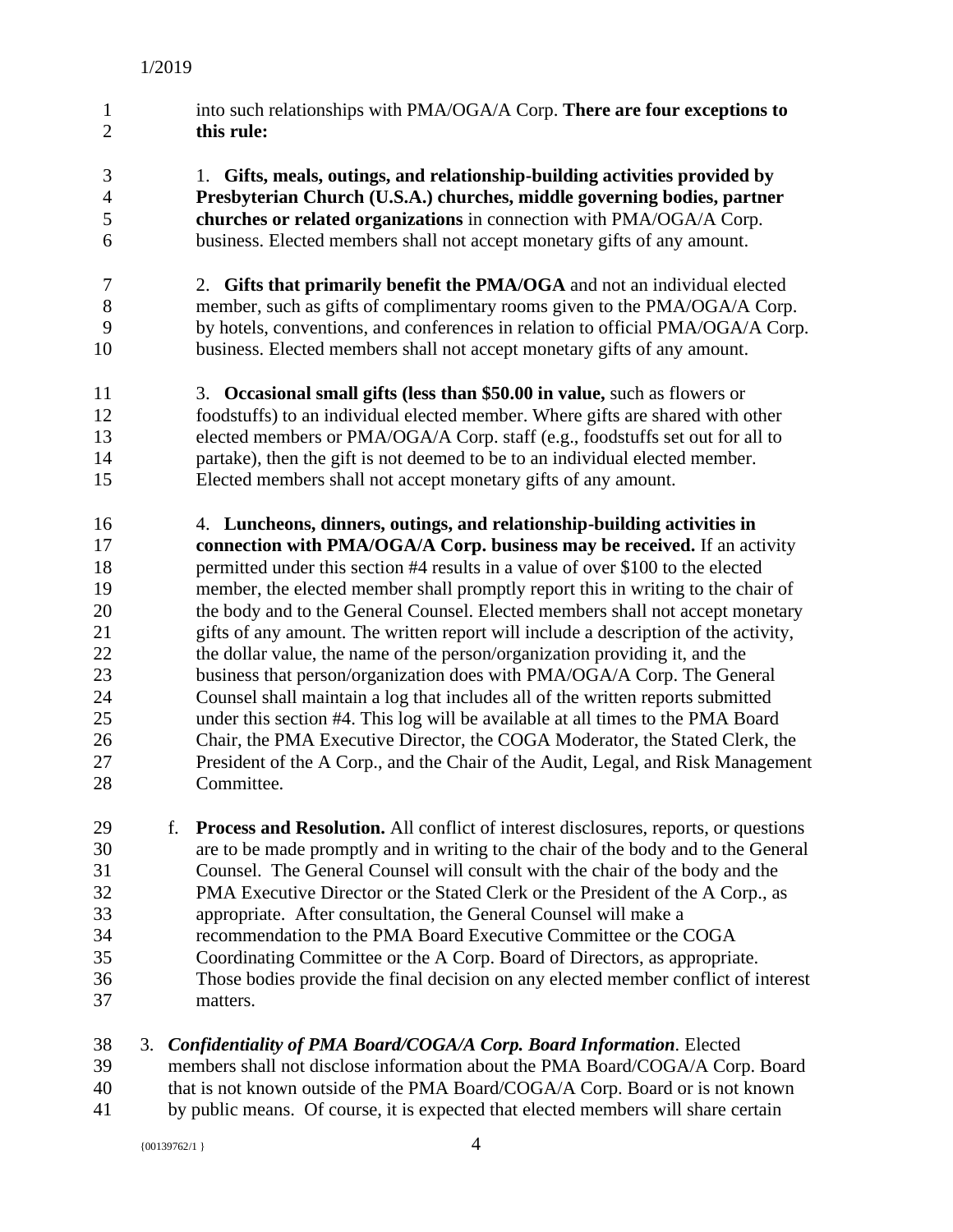- PMA Board/COGA/A Corp. Board information with other parts of the PCUSA, related entities and the public when asked to do so by the PMA Board/COGA/A Corp. Board. If questions arise, the elected member should inquire of the chair of the body. If the chair/moderator of the body needs assistance, the General Counsel should be consulted by the chair/moderator.
- 

 4. *Transactions, Reporting, and Document Retention.* Each elected member has a duty to prepare, process, maintain, and report complete, accurate, and timely records pertaining to their role, including, but not limited to, expense reports. This also includes safeguarding all physical, financial, informational, and other PMA/PMA Board/COGA/A Corp. Board assets and records. Elected members shall comply with the Records Retention Schedule of the Office of the General Assembly's Department of History and related schedules as part of the normal course of business and use the schedules in a consistent and accountable manner for both records retention and destruction purposes. See [www.history.pcusa.org/national/schedules.html.](http://www.history.pcusa.org/national/schedules.html) See also 16 the Electronic Records Policy for PMA and OGA (anticipated release in 2008). Any document relevant to actual or anticipated internal investigations, legal proceedings or governmental investigations (civil or criminal) must not be destroyed and must be preserved in a manner that would ease accessibility and retrievability of the document. In addition, elected members shall not direct or participate in establishment or maintenance of undisclosed or unrecorded funds or assets, nor shall the elected member direct the making of any artificial or false entries in the financial or other records of the PMA/COGA.

 5. *Duty to Disclose/Whistleblower Policy.* Elected members have a duty to report violations of this Ethics Policy, whether the violation is by themselves or by another. This includes, but is not limited to, financial, accounting, or auditing irregularities. See Attachment 2 for Self-reports. See Attachment 3 for Whistleblower Reports concerning others. See Attachment 4 for Procedures for processing a Whistleblower Report. Likewise, concerns about the appearance or the possibility of violations should be reported. Care must always be taken to be factual and objective. Violations shall be reported promptly in writing to the General Counsel and may be reported anonymously. **Anonymous whistleblower reports can also be made by calling the hotline at (888) 236-6877 or submitting a report at [www.ethicspoint.com.](file:///C:/Users/asherman/AppData/Local/Microsoft/Windows/INetCache/Content.Outlook/QG4QXCUG/www.ethicspoint.com)** An anonymous whistleblower report must include sufficient corroborating evidence to justify initiating an investigation. (If the alleged violation involves the General Counsel or one of her staff members, it should be reported to the Internal Auditor.)

 a*.* **No Retaliation.** There shall be no retaliation within PMA/PMA Board/COGA/A Corp. Board for good faith complaints, reports, participation in an investigation or for providing truthful information relating to an alleged violation of this Ethics Policy. In addition, there will be no retaliation where an elected member makes a good faith report of the commission or possible commission of any criminal offense to a law enforcement officer. Elected members are protected even if the allegations are mistaken or unsubstantiated, as long as the elected member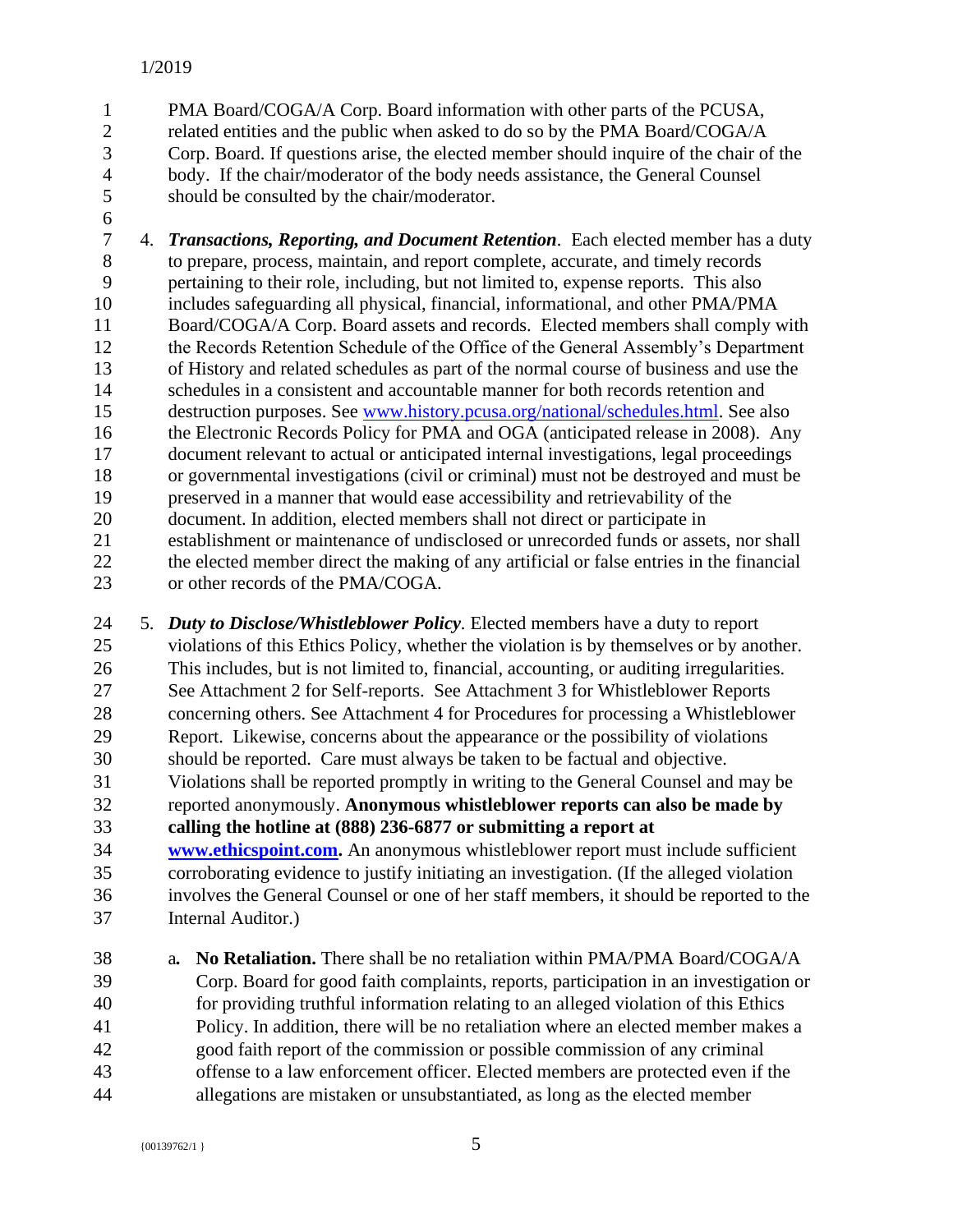| $\mathbf{1}$<br>$\overline{c}$<br>$\overline{3}$<br>$\overline{4}$<br>5 |    | reasonably believes the reported conduct constitutes a violation of the Ethics<br>Policy. One who makes a claim or report under this Whistleblower Policy in bad<br>faith or knows or has reason to know that such claim or report is false or<br>materially inaccurate may be subject to disciplinary sanctions by the governing<br>body with jurisdiction over the elected member.                                                              |
|-------------------------------------------------------------------------|----|---------------------------------------------------------------------------------------------------------------------------------------------------------------------------------------------------------------------------------------------------------------------------------------------------------------------------------------------------------------------------------------------------------------------------------------------------|
| 6<br>$\boldsymbol{7}$<br>$8\,$<br>9<br>10                               |    | b. Confidentiality of Investigation. Reports under this Whistleblower Policy will<br>be treated confidentially with disclosures made on a need-to-know basis only to<br>those directly involved in the investigation of the reported concern. To the extent<br>possible within limitations of the law, policy and the need to conduct a competent<br>investigation, confidentiality will be maintained.                                           |
| 11<br>12                                                                |    | 6. <i>Violations</i> . Violation or noncompliance with this policy may result in discipline by<br>the governing body with jurisdiction over the elected member.                                                                                                                                                                                                                                                                                   |
| 13<br>14<br>15<br>16<br>17<br>18                                        |    | 7. Amendments. The Ethics Policy may be amended from time to time. In consultation<br>with the General Counsel, the PMA Executive Director, the Stated Clerk or the<br>President of the A Corp. (as appropriate) are authorized to make reasonable and<br>necessary changes to this Ethics Policy. Substantive changes must be reported back to<br>the elected body approving this Ethics Policy. Editorial changes need not be reported<br>back. |
| 19<br>20                                                                | 8. | <b>Designees.</b> Where this Ethics Policy assigns a duty to a particular officer or staff<br>position, that officer or staff position may use a designee to complete the duties.                                                                                                                                                                                                                                                                 |
| 21<br>22<br>23<br>24                                                    |    | 9. No Waiver by PMA Board/COGA/A Corp. Board. Nothing in this Ethics Policy shall<br>be construed to waive any claim, assertion or defense of the PMA Board/COGA/A<br>Corp. Board to exemption or exclusion from applicability of a statute and/or<br>regulation or lack of jurisdiction of a civil court or governmental agency.                                                                                                                 |
| 25<br>26                                                                |    | 10. Trainings. Trainings to familiarize the elected members with this Ethics Policy and<br>its related forms and procedures will be conducted for PMA Board/COGA/A Corp.                                                                                                                                                                                                                                                                          |

 Board elected members by the Legal Services Office as frequently as deemed necessary by the PMA Board Chair and COGA Moderator, as appropriate.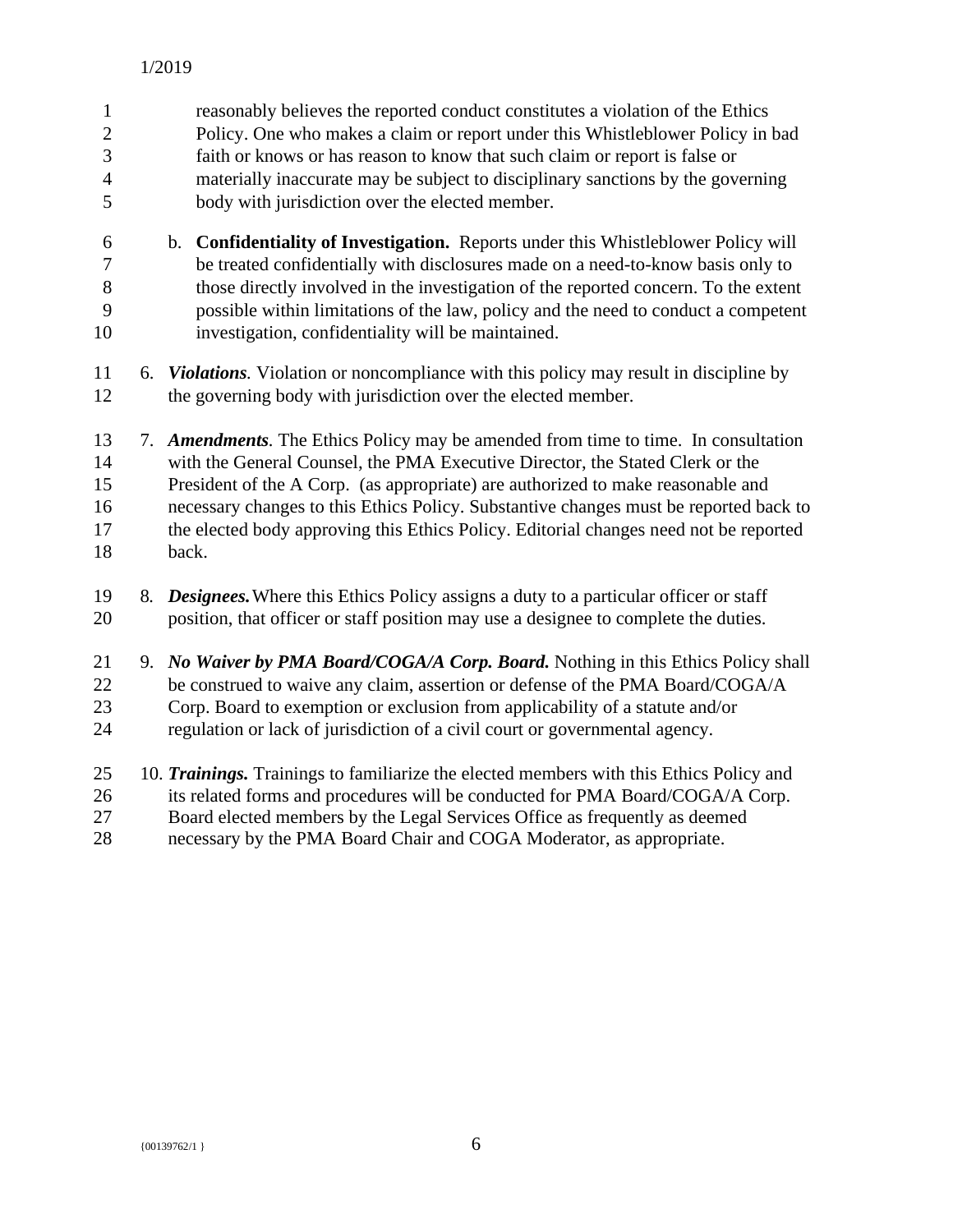|           | <b>ATTACHMENT 1</b>                                                                                                                                                                                                                                     |
|-----------|---------------------------------------------------------------------------------------------------------------------------------------------------------------------------------------------------------------------------------------------------------|
|           | <b>Annual Ethics Policy Representation by Elected and Appointed Members</b><br>(Annual Report)                                                                                                                                                          |
|           | This form is to be completed annually and signed by all "elected members" of the PMA                                                                                                                                                                    |
|           | Board/COGA/A Corp. Board as defined in the Ethics Policy. Upon completion, send it to<br>the General Counsel.                                                                                                                                           |
|           |                                                                                                                                                                                                                                                         |
| $\bullet$ | I acknowledge I have received a copy of the Ethics Policy for Elected and Appointed<br>Members of the PMA Board, COGA, and the A Corp. Board (Ethics Policy).<br>I understand it is my responsibility to read and comply with the Ethics Policy and any |
|           | revisions made to it.                                                                                                                                                                                                                                   |
| $\bullet$ | I understand:                                                                                                                                                                                                                                           |
|           | I am subject to the Ethics Policy and am required to comply with it.<br>➤<br>I am responsible for reporting immediately in writing any possible<br>≻<br>violation of the Ethics Policy that involves me, is reported to me, or that I<br>observe.       |
|           | I am responsible for reporting immediately in writing any whistleblower<br>➤<br>reports I receive under the Ethics Policy, as well as any other violations of the<br>Ethics Policy I observe.                                                           |
|           | Initial all of the following statements that apply:                                                                                                                                                                                                     |
|           | I am not aware of any violations of the Ethics Policy that involve me or that I have<br>observed in regards to others.                                                                                                                                  |
|           | No employee or elected member has submitted a whistleblower report or a self-<br>report to me that I have not reported already to the General Counsel.                                                                                                  |
|           | I am aware of a possible violation of the Ethics Policy that involves me or that I<br>have observed in regards to others. By submitting the information immediately below, I<br>am reporting the alleged violation.                                     |
|           | Name of employee, elected member, or organization with the possible violation:                                                                                                                                                                          |
|           | Facts of the possible violation:                                                                                                                                                                                                                        |
|           |                                                                                                                                                                                                                                                         |
|           |                                                                                                                                                                                                                                                         |
|           |                                                                                                                                                                                                                                                         |
|           | Signature<br>Date                                                                                                                                                                                                                                       |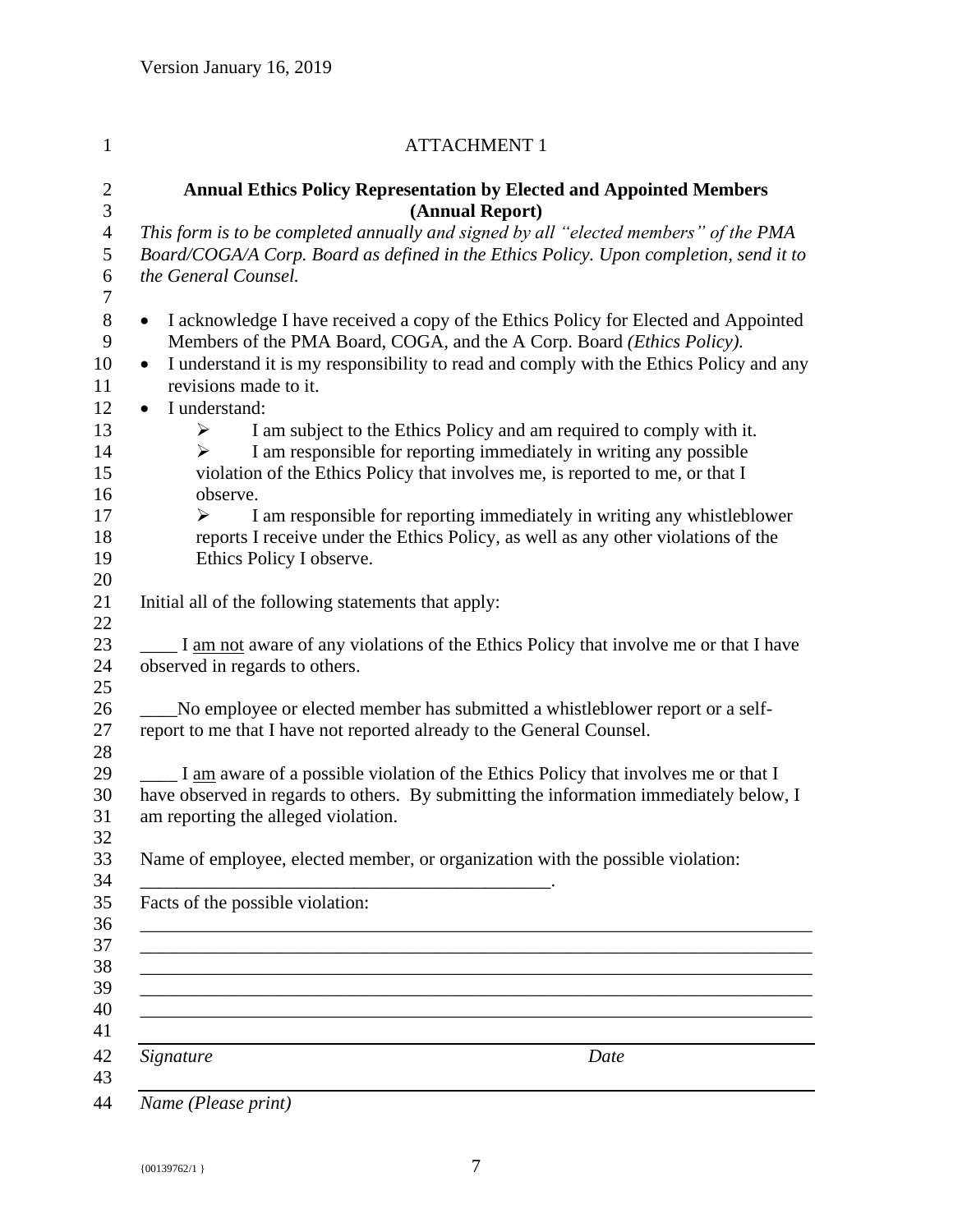| 1                                                                                                  | <b>ATTACHMENT 2</b>                                                                                                                                                                                                                                                                                                                                                                                                                                                                                                                                          |
|----------------------------------------------------------------------------------------------------|--------------------------------------------------------------------------------------------------------------------------------------------------------------------------------------------------------------------------------------------------------------------------------------------------------------------------------------------------------------------------------------------------------------------------------------------------------------------------------------------------------------------------------------------------------------|
| $\overline{c}$<br>3                                                                                | Report of Ethics Policy question, violation, or possible violation in regards to<br>the reporting elected or appointed member                                                                                                                                                                                                                                                                                                                                                                                                                                |
| $\overline{4}$                                                                                     | (Question/Self-report)                                                                                                                                                                                                                                                                                                                                                                                                                                                                                                                                       |
| 5<br>6<br>7<br>8<br>9<br>10<br>11                                                                  | This form is to be completed, signed, and sent to the General Counsel and the<br>chair of PMA Board or COGA moderator or Chair of the A Corp. Board, as<br>appropriate by "elected members" as that term is defined in the Ethics Policy. It<br>is important to report questions promptly. Generally, the chair/moderator of the<br>body, Executive Director of the PMA, the Stated Clerk, and the President of the A<br>Corp., as appropriate, and the General Counsel will consult with the elected<br>member to resolve the conflict of interest, if any. |
| 12<br>13<br>14<br>15                                                                               | I am aware of a possible violation of the Ethics Policy that involves me or I have a<br>question about the Ethics Policy as it involves me.                                                                                                                                                                                                                                                                                                                                                                                                                  |
| 16                                                                                                 | 1. Elected Member's name:                                                                                                                                                                                                                                                                                                                                                                                                                                                                                                                                    |
| 17<br>18<br>19<br>20<br>21<br>22<br>23<br>24<br>25<br>26<br>27<br>28<br>29<br>30<br>31<br>32<br>33 | 2. Facts about the elected member's possible violation or the question presented:                                                                                                                                                                                                                                                                                                                                                                                                                                                                            |
| 34<br>35<br>36                                                                                     | 3. Date the elected member became aware of the possible violation or question:                                                                                                                                                                                                                                                                                                                                                                                                                                                                               |
| 37<br>38<br>39                                                                                     | Date: $\_\_$                                                                                                                                                                                                                                                                                                                                                                                                                                                                                                                                                 |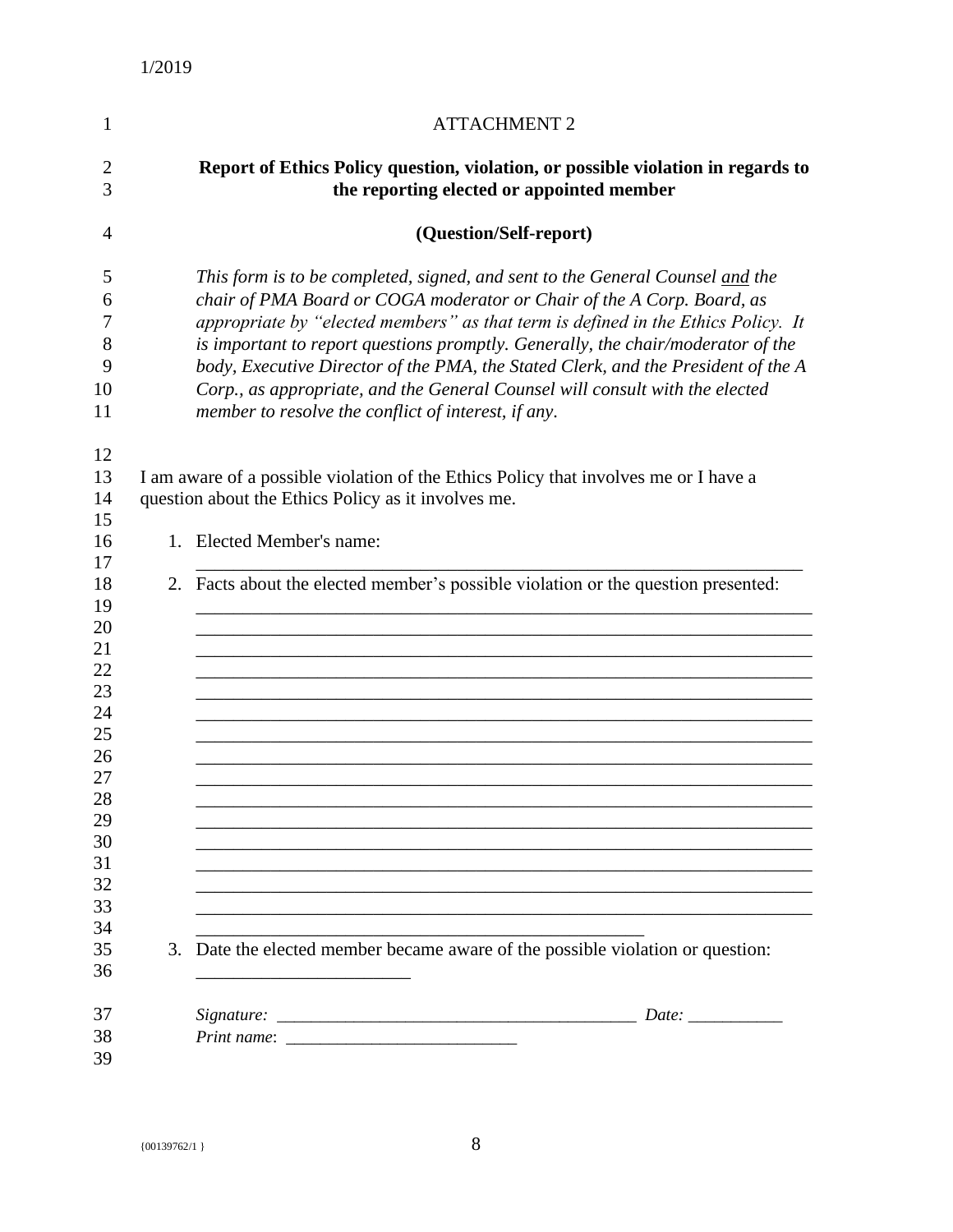| 1                                            |                                                                                                                                                                                                                                                                                    |
|----------------------------------------------|------------------------------------------------------------------------------------------------------------------------------------------------------------------------------------------------------------------------------------------------------------------------------------|
| $\overline{2}$                               | <b>ATTACHMENT 3</b>                                                                                                                                                                                                                                                                |
| 3<br>4                                       | <b>Whistleblower Report of possible Ethics Policy violation in</b><br>regards to another elected member, an employee, or organization                                                                                                                                              |
| 5<br>6                                       | This form is to be completed, signed (unless submitted anonymously), and sent to<br>the General Counsel. The term "elected member" is defined in the Ethics Policy.                                                                                                                |
| 7<br>8<br>9<br>10                            | Anonymous whistleblower reports can also be made by calling the hotline at<br>(888) 236-6877 or submitting a report at <b>www.ethicspoint.com</b> . An anonymous<br>whistleblower report must include sufficient corroborating evidence to justify<br>initiating an investigation. |
| 11<br>12<br>13<br>14                         | I am aware of a possible violation of the Ethics Policy that involves another elected<br>member, an employee, or an organization.                                                                                                                                                  |
| 15<br>16<br>17                               | 1. Name of person(s) involved:                                                                                                                                                                                                                                                     |
| 18<br>19<br>20                               | 2. Name of organization(s) involved:                                                                                                                                                                                                                                               |
| 21<br>22<br>23<br>24<br>25<br>26<br>27<br>28 | Facts about the possible violation:                                                                                                                                                                                                                                                |
| 29<br>30<br>31<br>32                         | 3. Date the elected member became aware of the possible violation:                                                                                                                                                                                                                 |
| 33                                           | (DO NOT SIGN IF BEING SUBMITTED ANONYMOUSLY)                                                                                                                                                                                                                                       |
| 34                                           |                                                                                                                                                                                                                                                                                    |
| 35                                           |                                                                                                                                                                                                                                                                                    |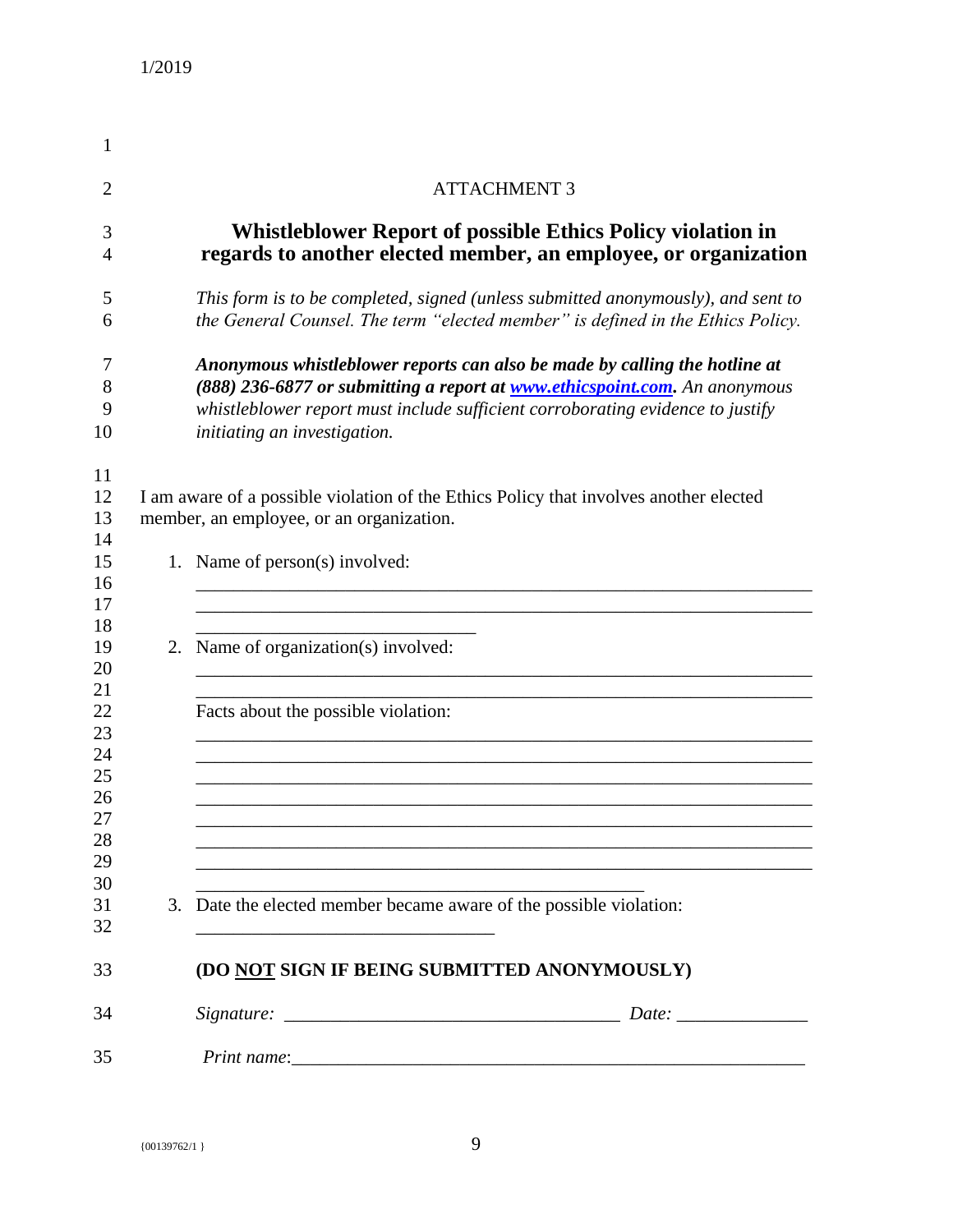# 1 ATTACHMENT 4 **Procedures for processing a Whistleblower Report of possible Ethics Policy violation in regards to another elected member, an employee, or an organization** A. All reports under the Whistleblower Policy (See the Ethics Policy) shall be submitted in writing promptly to the General Counsel. **Anonymous whistleblower reports may be made by calling the hotline at (888) 236-6877 or submitting a report at [pcusa.ethicspoint.com](https://secure.ethicspoint.com/domain/media/en/gui/17547/index.html)**. An anonymous whistleblower report must include sufficient corroborating evidence to justify initiating an investigation. If the alleged violation involves the General Counsel or one of her staff members, it should be reported to the Internal Auditor. The General Counsel will decide if the reported activity, if confirmed, would be an Ethics Policy violation, a possible violation of a policy or procedure not covered by this Ethics Policy, or a matter to be processed through another avenue, typically supervisor review with a report to the General Counsel. If the General Counsel decides the report will not be processed under this Ethics Policy, the General Counsel will respond to the accuser unless the report was filed anonymously. The General Counsel shall keep a log of all reports received under the Whistleblower Policy. Whether or not an investigation was done, the log will include the resolution of all reports. The log will be available at all times to the Chair of PMA Board, the Moderator of COGA the President of the A Corp., and the Chair of the Audit, Legal, and Risk Management Committee. If the person reporting is simply confused about an issue and how it applies, then the General Counsel will ensure clarification is provided by the chair of the body or the General Counsel. If the chair of the body provides a written response to the elected member, a copy of the response will be provided to the General Counsel.

 B. All other reports shall be initially reviewed by a three-person committee (Investigative Committee) comprised of the General Counsel, the Internal Auditor and a third person appointed by the PMA Board Chair or COGA Moderator or President of the A Corp. (as appropriate). The Investigative Committee will first determine whether or not an investigation is warranted. If it is not, the Investigative Committee shall so report. If an investigation is warranted, the Investigative Committee shall proceed as set forth below.

 C. The following processes shall apply to an investigation conducted by the Investigative Committee:

 1. If the report alleges a violation by a PMA Board elected member, then the PMA Board Chair and the PMA Executive Director shall be notified an investigation has commenced. If the report alleges a violation by a COGA elected member, then the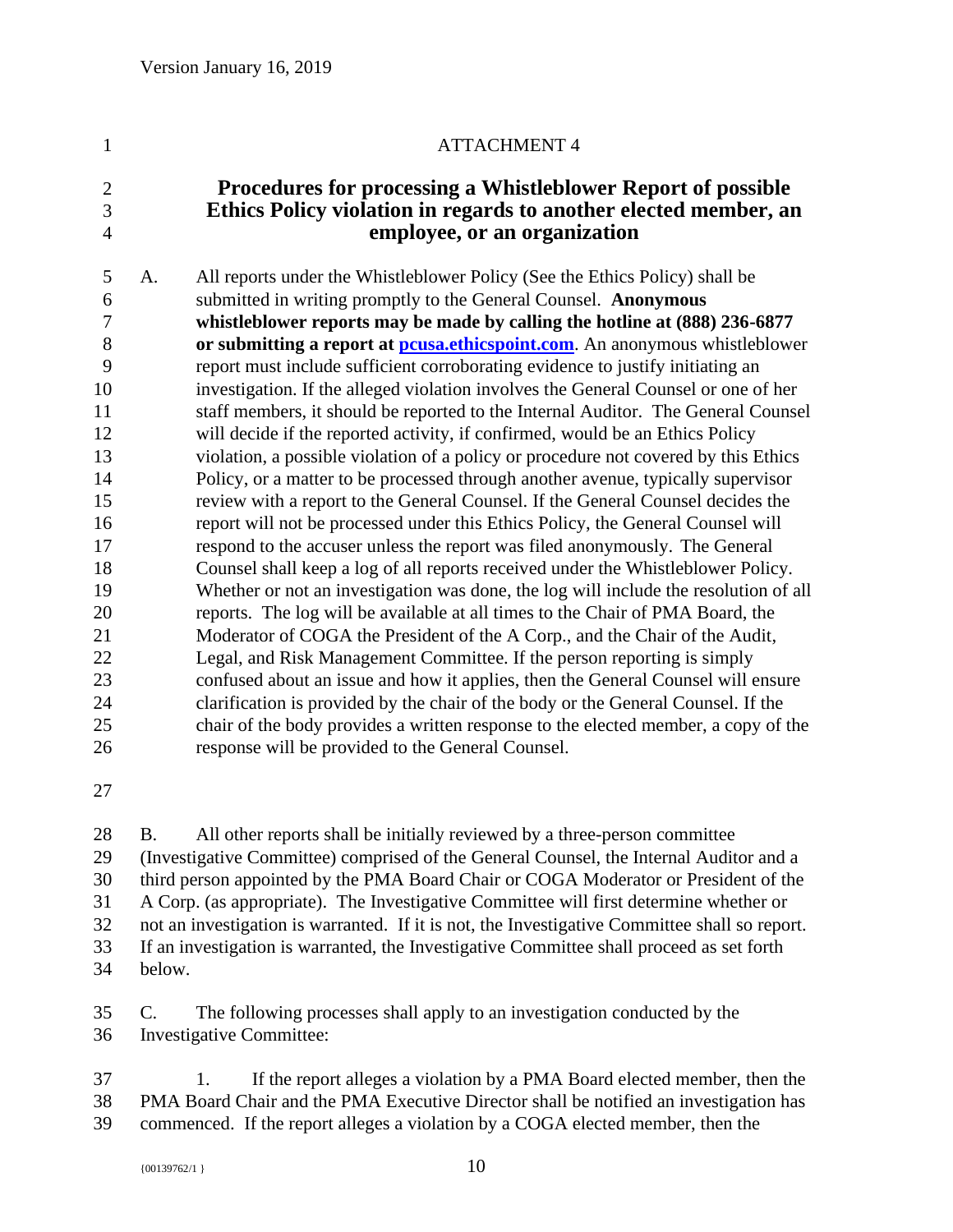COGA Moderator and the Stated Clerk shall be notified an investigation has commenced.

If the report alleges a violation by an A Corp. Board elected member, then the A Corp.

Board Chair and the President of the A Corp. shall be notified an investigation has

commenced.

 2. If the report alleges a violation by the PMA Board Chair, then the vice- chair and the PMA Executive Director shall be notified an investigation has commenced. If the report alleges a violation by the COGA Moderator, then the vice-chair and the Stated Clerk shall be notified an investigation has commenced. If the report alleges a violation by the A Corp. Board Chair, then the chair of the Nominating, Governance, and Personnel Committee and the A Corp. President shall be notified an investigation has commenced.

 3. The Investigative Committee shall be allowed to retain the services of experts it may need to conduct a reasonably thorough investigation.

 4. The Investigative Committee may recommend administrative leave for any involved employees while the investigation is in process.

 5. The Investigative Committee will promptly conduct its work. The typical investigation will include the following steps:

 a. Interview all parties involved with relevant knowledge, including but not limited to the accuser and the accused (if possible). Secure and review any relevant documents or other communications (if available and appropriate).

21 b. Determine if there is a potential for risk to persons or property. If there is a potential risk, take reasonable measures as appropriate to protect those persons and property.

 c. Complete a written report of the findings and recommendations, (including discipline of the elected member). The Investigative Committee will provide a copy of its report (including all relevant documents) to the Audit, Legal, and Risk Management Committee. At the same time the report is submitted to the Audit, Legal, and Risk Management Committee, copies will be provided to the accused and the accuser. The chair/moderator of the body and the PMA Executive Director or Stated Clerk or President of the A Corp. (as appropriate) will also receive a copy. Generally, the accused and the accuser will have seven business days to submit written comments to the Audit, Legal, and Risk Management Committee in response to the Investigative Committee's written report. The Chair of the Audit, Legal, and Risk Management Committee may extend this period if such an extension is reasonably necessary.

 6. All elected members and employees are required to fully cooperate with these investigations and shall not be retaliated against by supervisors or anyone for cooperating and participating in the investigation.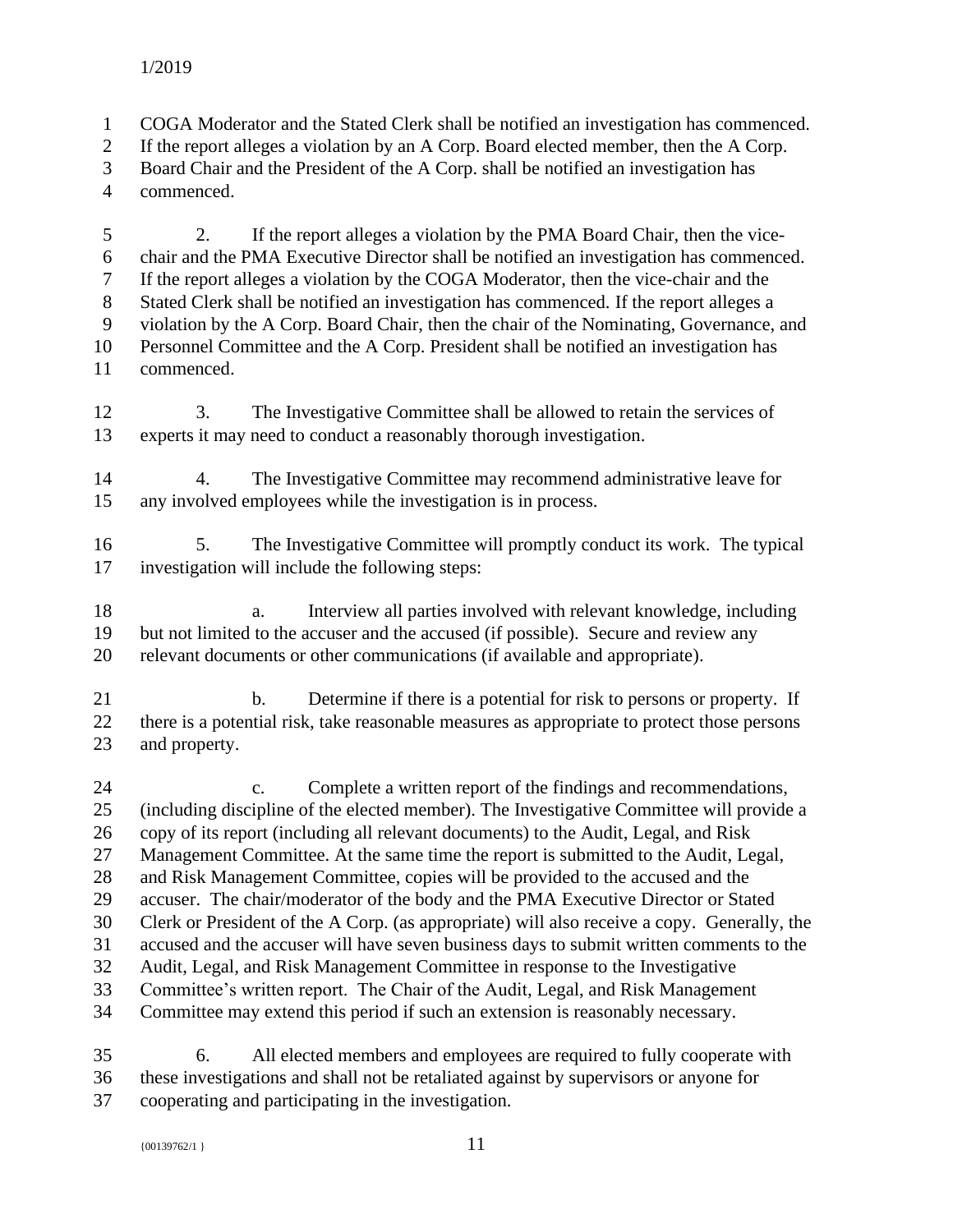7. The Audit, Legal, and Risk Management Committee shall consider all the submissions promptly and reach a conclusion. While the Audit, Legal, and Risk Management Committee does not have the authority to discipline elected members of PMA Board/COGA/A Corp. Board, its decision shall include any recommendations in that regard. PMA Board or COGA or the A Corp. Board, as appropriate, shall give great weight to the decision of the Audit, Legal, and Risk Management Committee. The Audit, Legal, and Risk Management Committee shall make a full report of the matter to the PMA Board Executive Committee and the Executive Director or the COGA Coordinating Committee and the Stated Clerk or the A Corp. Board (as appropriate). Thereafter, the PMA Board Executive Committee or the COGA Coordinating Committee or the A Corp. Board (as appropriate) will affirm, modify, or reverse the decision of the Audit, Legal, and Risk Management Committee. In reaching its decision, the PMA Board Executive Committee or the COGA Coordinating Committee or the A Corp. Board (as appropriate) may also hear from any of the following as it deems fit: the accused, the accuser, the Investigative Committee, and others it deems relevant.

 8. PMA Board/COGA/A Corp. Board will ensure that whistleblower reports submitted under this Ethics Policy are dealt with impartially and confidentially. To that end, information will only be shared on a need-to-know basis so as to fulfill the process. Any elected member who violates the confidentiality of this process shall be subject to disciplinary action by the body with jurisdiction over the elected member.

21 9. PMA Board/COGA/A Corp. Board prohibit retaliation, including but not limited to making any threatening communication by verbal, written, or electronic means, against anyone who reports in good faith or provides any information concerning violations of the Ethics Policy or applicable state or federal laws or who provides truthful information relating to the commission or possible commission of any criminal offense to a law enforcement officer. PMA Board/COGA/A Corp. Board will not discipline any elected member where the elected member in good faith (or any person acting pursuant to the request of the elected member) reports, discloses, testifies, or otherwise informs PMA Board/COGA/A Corp. Board, pursuant to this Ethics Policy, of a violation by an elected member, employee, or organization.

- 10. Any elected member found engaging in retaliation will be subject to discipline by the body with jurisdiction over the elected member.
-